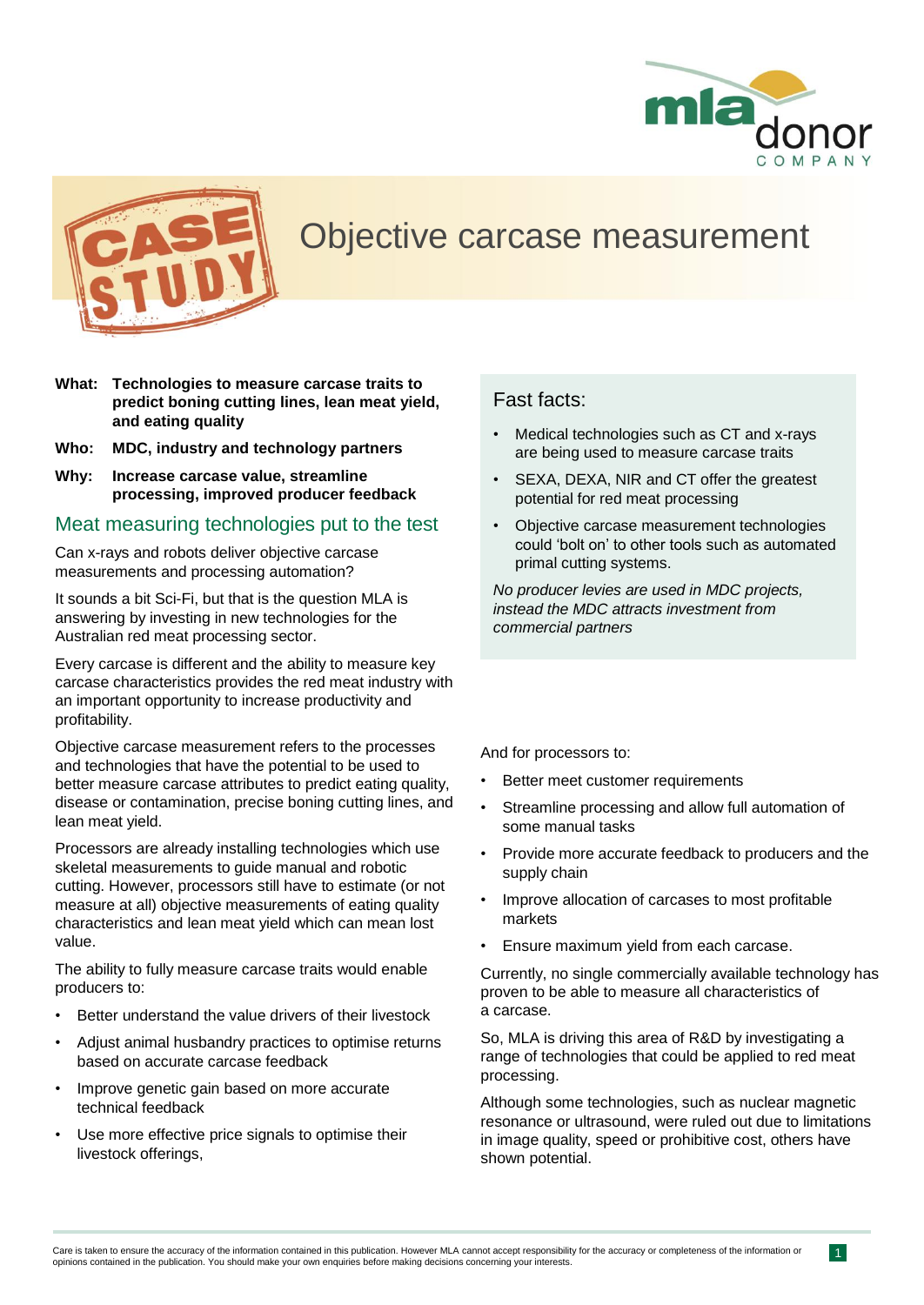

# Objective carcase measurement

#### **These include:**

**3D x-ray scanning** (right): Industrial CT scanning, which a computer-aided tomographic process that uses signal attenuation (usually with x-rays) to produce three-dimensional internal and external representations of the scanned object. It is most commonly used in the



medical industry but could be used to estimate lean meat yield, intra-muscular fat, primal weights, and some animal pathologies.

- MLA research reveals that this medical technology could be adapted for the red meat industry to deliver objective measurements of carcase traits.
- CT would deliver economic benefits such as reduced labour costs and more precise cutting lines through automation, and quality assessment earlier in the production process further to save costs through efficencies.
- More accurate measurements to improve supply chain management decisions could also reduce cost or add value to the finished product.

#### **Near-infrared spectroscopy (NIR)** (below)**:**

This process enables a prediction highly correlated with chemical analysis in just a few seconds. NIR spectroscopy has been used to analyse fat, moisture, protein content of meat, and other eating quality traits.

- MLA research produced encouraging results for using NIR to measure carcase traits such as meat colour, ultimate pH, marbling and ossification.
- The benefits of using NIR include cost reduction, improved meat quality, maximum return and reduced variability.



**Single source x-ray** (right): Two dimensional images are produced using single source xray radiation (SEXA). By creating images of the skeletal components this technology can deliver precise automated cutting of carcase primals.



**Dual x-ray** (below)**:** Dual-energy X-ray absorptiometry (DEXA) utilises two X-ray beams with different energy levels that are projected onto the carcase. DEXA is the most widely used and most thoroughly studied bone density measurement technology, and which can also measure fat and muscle distribution.

*Carcase 121806: Low energy image, R value image and threshold R value image.*



**3D camera** (below)**:** Low cost 3D 'Time of Flight' camera technology can take images and provide shape data, which may provide a cost effective trait measurement of livestock on farm, and estimate carcase yield in-plant.



*Above: What humans eye can see. Right: What the 3D camera 'sees'.*

2